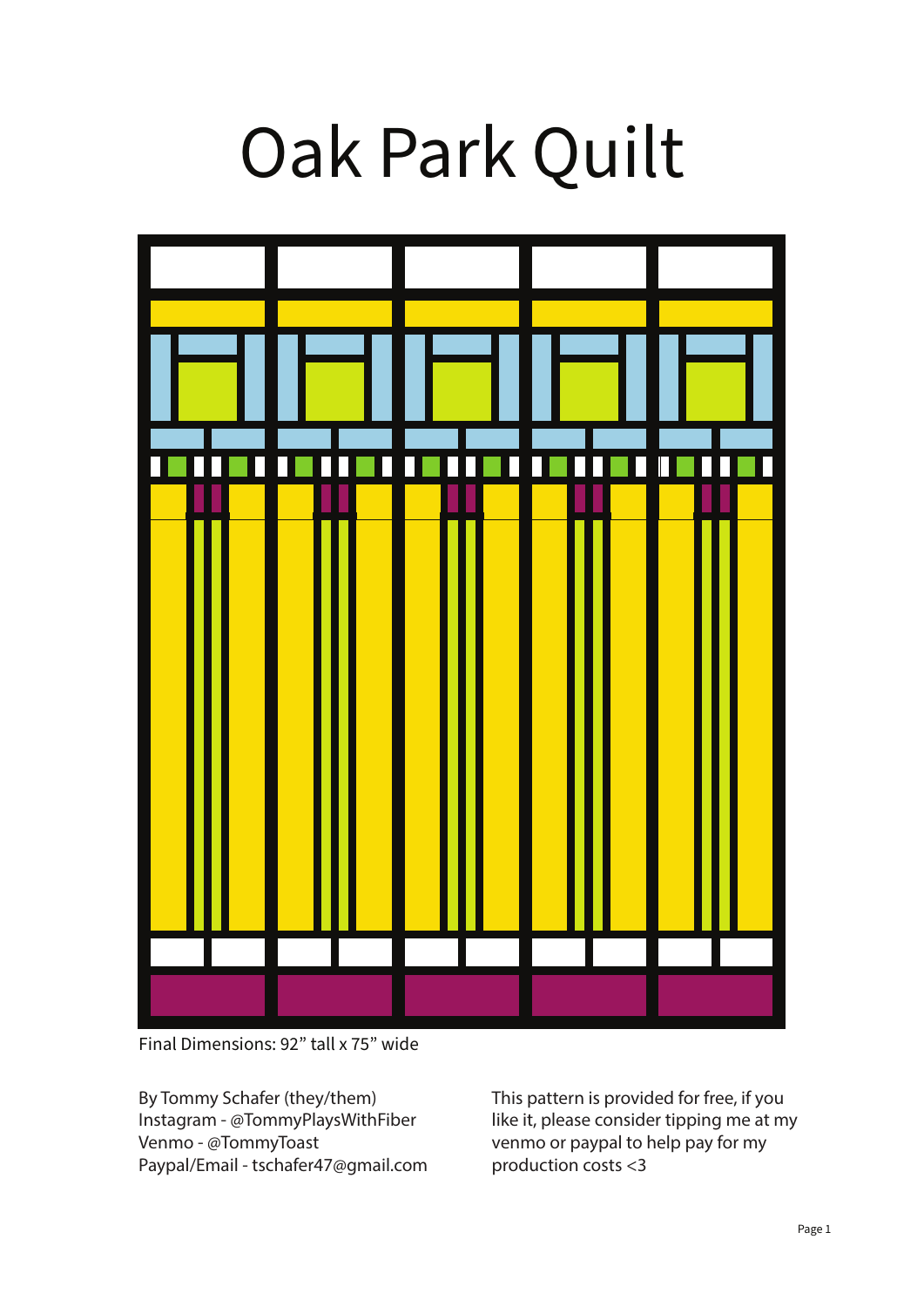### Minimum Fabric Requirements (Top only)

| A    | Β                                                                                                                                                                                                                                                                                                                                                                                                                                                                                                                                                                                                                                                                                                       |                                                                                                                                                                                                                                                                               | D | E        | F    | G          |  |
|------|---------------------------------------------------------------------------------------------------------------------------------------------------------------------------------------------------------------------------------------------------------------------------------------------------------------------------------------------------------------------------------------------------------------------------------------------------------------------------------------------------------------------------------------------------------------------------------------------------------------------------------------------------------------------------------------------------------|-------------------------------------------------------------------------------------------------------------------------------------------------------------------------------------------------------------------------------------------------------------------------------|---|----------|------|------------|--|
| 1 yd | $1/4$ yd                                                                                                                                                                                                                                                                                                                                                                                                                                                                                                                                                                                                                                                                                                | $2-3/4$ yd $3/4$ yd                                                                                                                                                                                                                                                           |   | $3/4$ yd | 1 yd | $3-3/4$ yd |  |
|      |                                                                                                                                                                                                                                                                                                                                                                                                                                                                                                                                                                                                                                                                                                         | Cutting Guide (Assumes 40" WOF)                                                                                                                                                                                                                                               |   |          |      |            |  |
| A    |                                                                                                                                                                                                                                                                                                                                                                                                                                                                                                                                                                                                                                                                                                         | From A - Chartreuse, Sew Classic Cotton - "Bright Yellow"<br>Cut 1 Strip 7-1/2" x WOF and subcut: 5 pieces A1, 7-1/2" x 7-1/2" each<br>Cut 1 Strip 24-3/4" x WOF and subcut: 20 pieces A2, 1-7/8" x 24-3/4" each                                                              |   |          |      |            |  |
| B    | From B - Spring Green, Sew Classic Cotton - "Apple Green"<br>Cut 1 Strip 3" x WOF and subcut: 10 pieces B1, 2-3/4" x 3" each                                                                                                                                                                                                                                                                                                                                                                                                                                                                                                                                                                            |                                                                                                                                                                                                                                                                               |   |          |      |            |  |
|      | From C - Goldenrod, Symphony Broadcloth - "Bright Yellow"<br>Cut 3 Strips 24-3/4" x WOF and subcut: 20 pieces C1, 4-7/8" x 24-3/4" each<br>Cut 2 Strips 4-7/8" x WOF and subcut: 10 pieces C2, 4-3/4" x 4-7/8" each<br>Cut 1 Strip 14" x WOF and subcut: 5 pieces C3, 3-3/4" x 14" each                                                                                                                                                                                                                                                                                                                                                                                                                 |                                                                                                                                                                                                                                                                               |   |          |      |            |  |
|      |                                                                                                                                                                                                                                                                                                                                                                                                                                                                                                                                                                                                                                                                                                         | From D - Mauve, Symphony Broadcloth - "Plumberry"<br>Cut 1 Strip 14" x WOF and subcut: 5 pieces D1, 5-1/2" x 14" each<br>Cut 1 Strip 4" x WOF and subcut: 10 pieces D2, 1-7/8" x 4" each                                                                                      |   |          |      |            |  |
| Е    |                                                                                                                                                                                                                                                                                                                                                                                                                                                                                                                                                                                                                                                                                                         | From E - Cornflower, Sew Classic Cotton - "Medium Blue"<br>Cut 1 Strip 10-3/4" x WOF and subcut: 10 pieces E1, 3" x 10-3/4" each<br>Cut 1 Strip 7-1/2" x WOF and subcut: 5 pieces E2, 3" x 7-1/2" each<br>Cut 1 Strip 6-7/8" x WOF and subcut: 10 pieces E3, 3" x 6-7/8" each |   |          |      |            |  |
| F    |                                                                                                                                                                                                                                                                                                                                                                                                                                                                                                                                                                                                                                                                                                         | From F - White, Kona Cotton - "White"<br>Cut 1 Strip 14" x WOF and subcut: 5 pieces F1, 5-1/2" x 14" each<br>Cut 2 Strip 6-7/8" x WOF and subcut: 10 pieces F2, 4" x 6-7/8" each<br>Cut 1 Strip 3" x WOF and subcut: 20 pieces F3, 1-7/8" x 3" each                           |   |          |      |            |  |
| G    | From G - Black, Kona Cotton - "Black"<br>Cut 1 Strip 14" x WOF and subcut: 5 pieces G1, 1-3/4" x 14" each<br>Cut 1 Strip 14" x WOF and subcut: 30 pieces G2, 1-1/4" x 14" each<br>Cut 1 Strip 7-1/2" x WOF and subcut: 5 pieces G3, 1-1/4" x 7-1/2" each<br>Cut 1 Strip 5-1/2" x WOF and subcut: 5 pieces G4, 1-1/4" x 5-1/2" each<br>Cut 1 Strip 3" x WOF and subcut: 30 pieces G5, 1-1/4" x 3" each<br>Cut 1 Strip 4" x WOF and subcut: 20 pieces G6, 1-1/4" x 4" each<br>Cut 1 Strip 24-3/4" x WOF and subcut: 30 pieces G7, 1-1/4" x 24-3/4" each<br>Cut 1 Strip 10-3/4" x WOF and subcut: 10 pieces G8, 1-1/4" x 10-3/4" each<br>Cut 1 Strip 40" x WOF and subcut: 19 pieces G9, 1-7/8" x 40" each |                                                                                                                                                                                                                                                                               |   |          |      |            |  |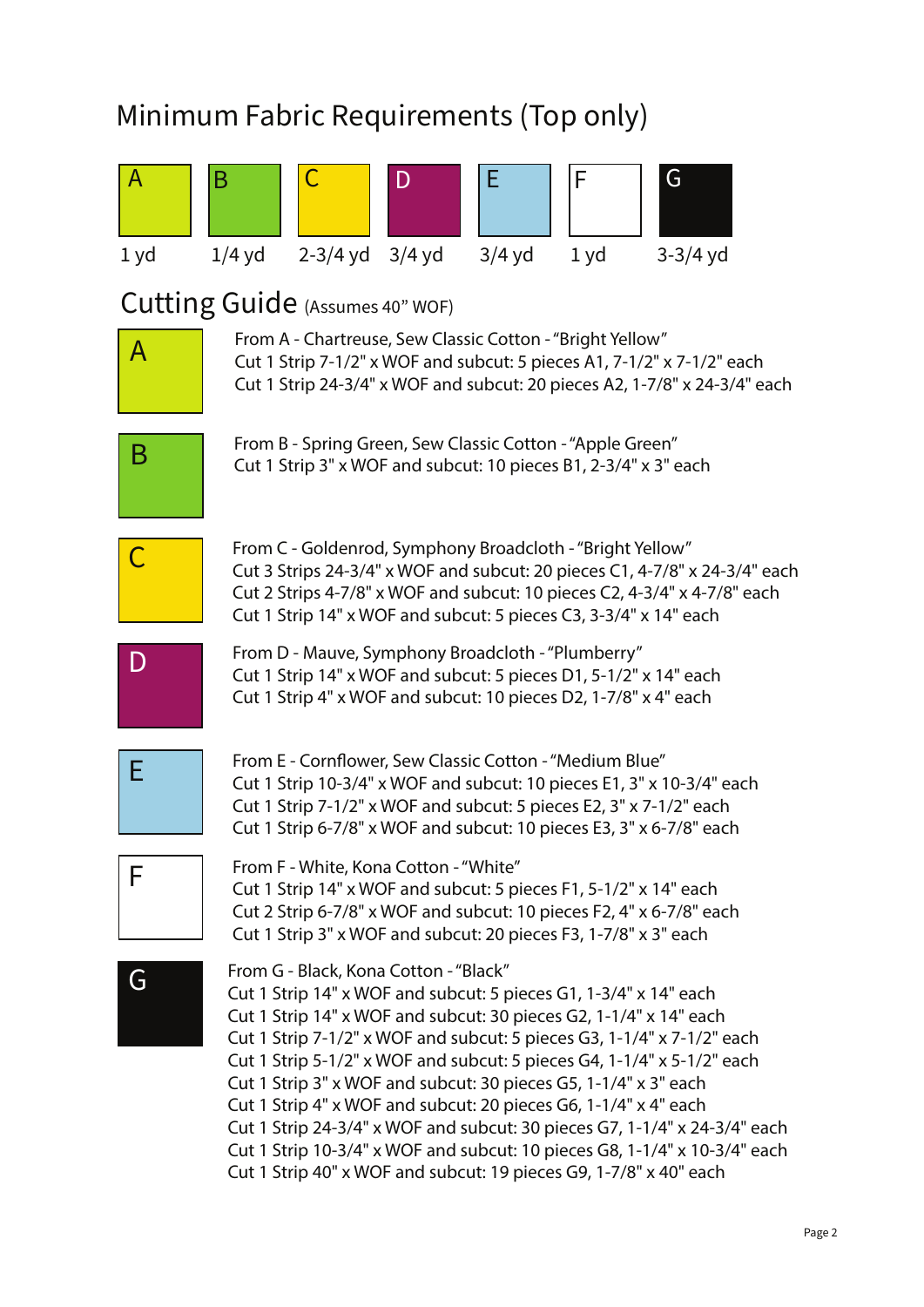#### Units of the Repeating Piece



#### Overall instructions:

1. Buy Fabrics that match your color preference, according to the amounts listed in "Minimum Fabric Requirements" Chart. You can staple the colors you choose over the squares provided.

2. Cut fabrics first along the Width of Fabric (WOF) at the dimensions specificed in "Cutting Guide", then cut those into the smaller pieces designated. Keep track of your piece names as that is how they are referenced in the pattern, A1, B1, C2 etc.

3. Assemble pieces, per the assembly instructions.

4. All seams are 1/4" unless otherwise specified

5. Press all seams open after sewing them. There are only Pressed-open seams in this quilt top.

6. I recommend making 2-1/4" single fold binding from the entirety of a 3/4 yd cut of full-width fabric. You will need approximately 350" of binding total for the 334" outside edge. Follow this tutorial to learn to bind your quilt:

https://www.youtube.com/watch?v=xWh90tXr7g4

7. For backing I recommend buying either 2.5 yards of extra wide fabric (108" selvage) 6 yds of 40-44" selvage, cutting the yardage in half, and sewing them together on their long edges.

8. Use the batting you like and quilt to your preference :)

Unit 8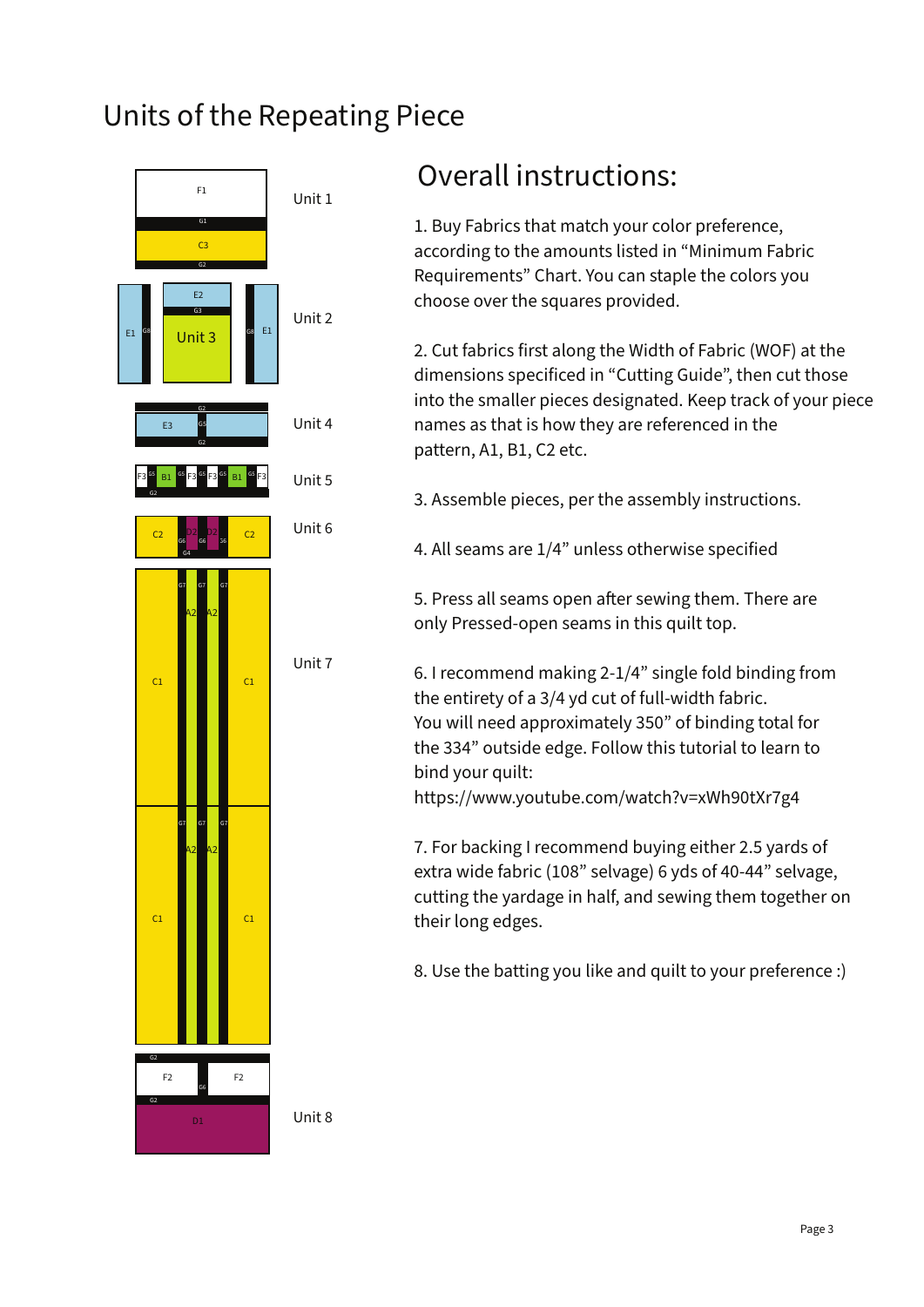### Assembly

Repeating Unit assembly (make 5 of each step)

Unit 1: Sew Block G1 to C3, then G2 to the other side of C3. Press open both seams, Sew F1 to G1's long side. Press seams open.

Unit 2: Sew Block E1 to G8,Press open both seams, Sew F1 to G1's long side. Press seams open. Make 2 for each block, 10 for the entire quilt.

Unit 3: Sew Block E2 to G3 along long edge, Sew A1 to G3's other long edge. Press seams open. Sew Both Units 2 to the long edges of Unit 3, attaching the G8 piece to either edge. You've made Unit 2/3. Press seams open.

Unit 4: Sew Block E3 to G5 along short edge, Sew the other E3 block to the other side of G5 Press sseams open. Sew a G2 piece to both long edges. Press seams open.

Unit 5: Sew blocks in a strip along the long edge of each piece in order: F3>G5>B1>G5>F3>G5> F3>G5>B1>G5>F3. Press seams open. Sew a G2 piece to the bottom edge. Press seam open.

Unit 6: Sew blocks in a strip along the long edge of each piece in order: G6>D2>G6>D2>G6. Press seams open. Sew a G2 piece to the bottom edge of this subunit. Press seam open. Sew a C2 block to the other side of the subunit.





G1

F1

G2

G1

>>

F1

C3 G2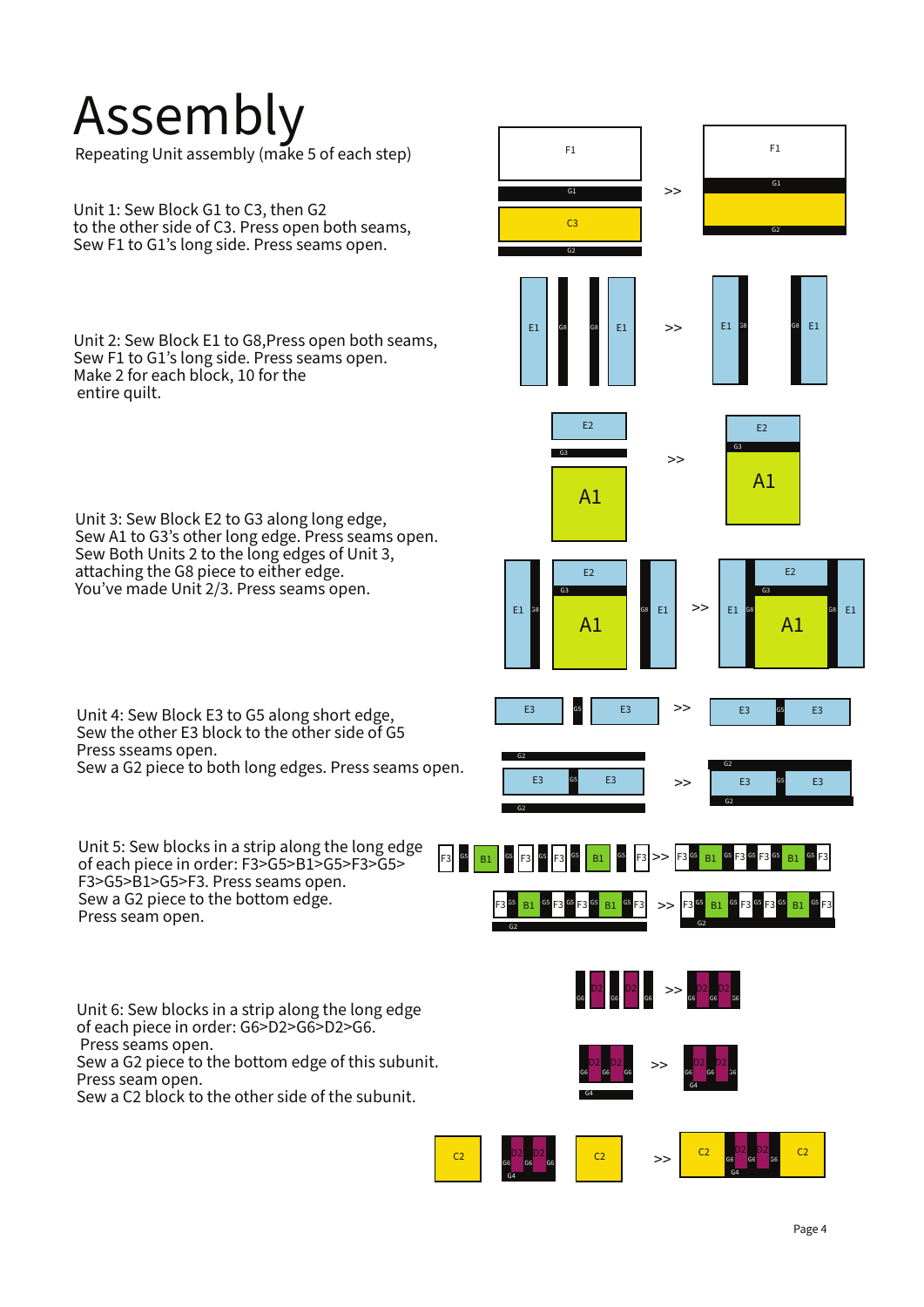Unit 7: Start by Sewing 2 strips each of G7, C1, and A2 to themselves on their short edges to make 48 1/2" strips.

Make 10 x C1-C1 strips Make 15 x G7-G7 strips Make 10 x A2-A2 strips

Align the strips, as shown, matching middle seams to the best of your ability (they actually wont show up much since the strip seam sare between two pieces of the same color)

Sew the strips together along their long edges in the order C1>G7>A2>G7>A2>G7>C1



Unit 8: Sew blocks in a strip along the shortedge of each piece in order: F2>G6>F2.

Press seams open.

Sew G2 pieces to the top and bottom edges of this subunit.

Sew D1 to the bottom edge of that subunit. Press seam open.



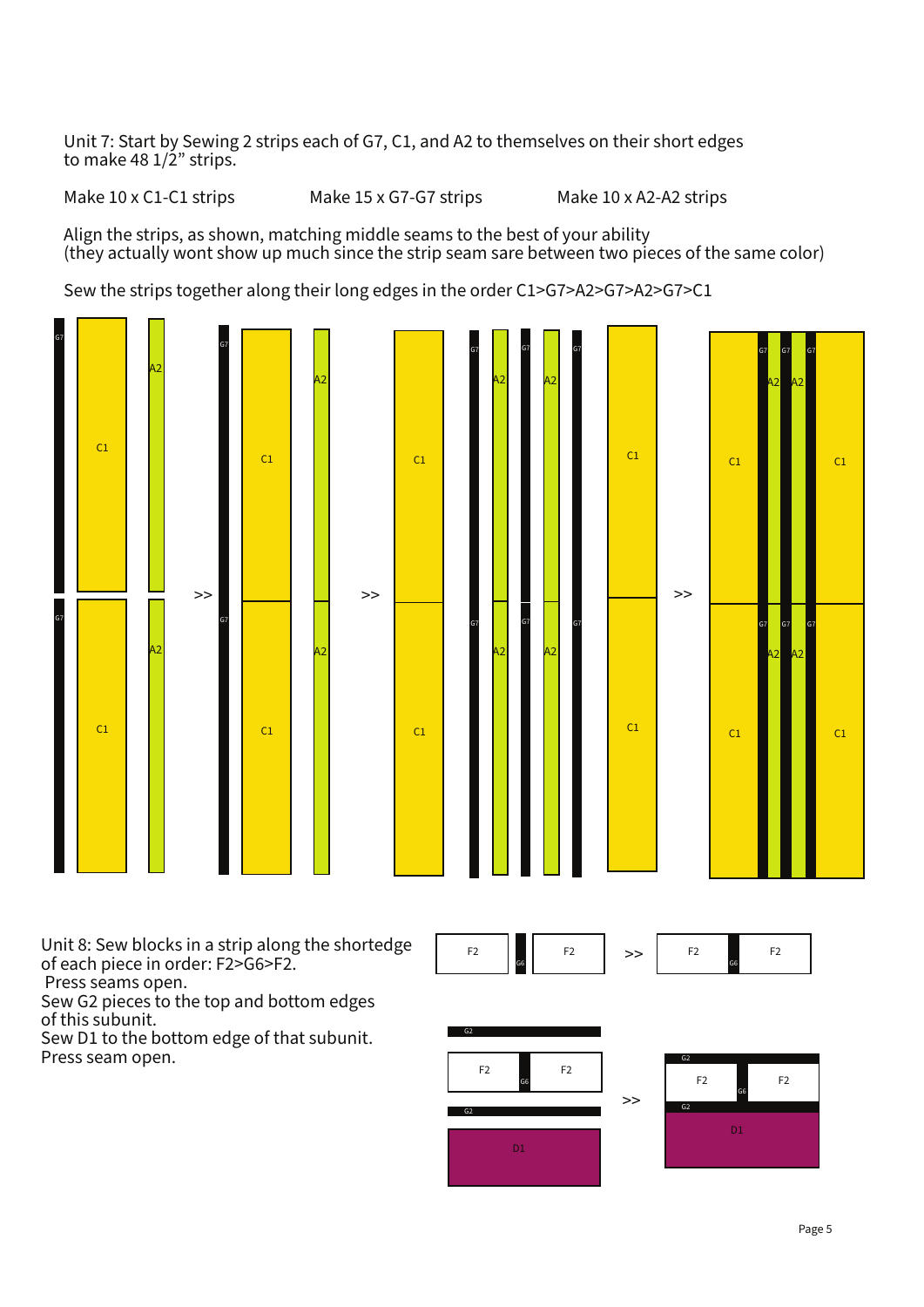Repeating Unit (Make 5): Sew units together in order shown. 1>2/3>4>5>6>7>8 Press seams open.





Sashing and Borders:

Sew All G9 strips together on their short ends. Cut 6 approximately 95" lengths Sew this tape to the right edge of each repeating unit. Sew also on the left edge of just one of the repeating units, This will be your left most unit. Trim tape where edge ends.

Press seams open.



 $\gt$ 

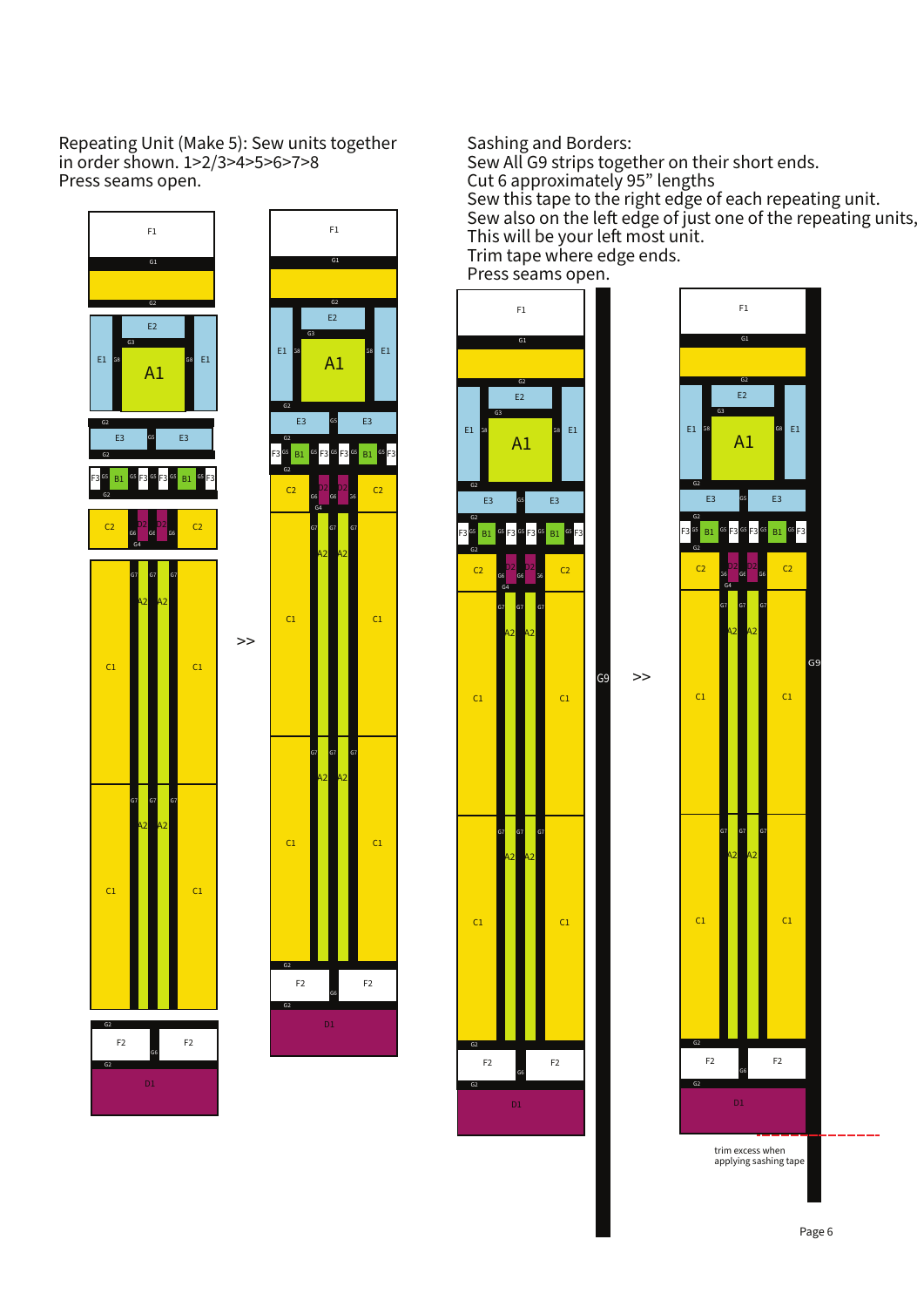#### Sashing and Borders: Sew All repeating unites together along their long sidemake sure to have your piece with two pieces of sashing on the left. Press Seams Open





Finally, cut 2 lengths of sashing tape approximately 90" long. Sew sashing tape to the top and bottom edges to complete the border. Trim excess after sewing Press all seams open.

Congratulations your quilt top is finished!



trim excess